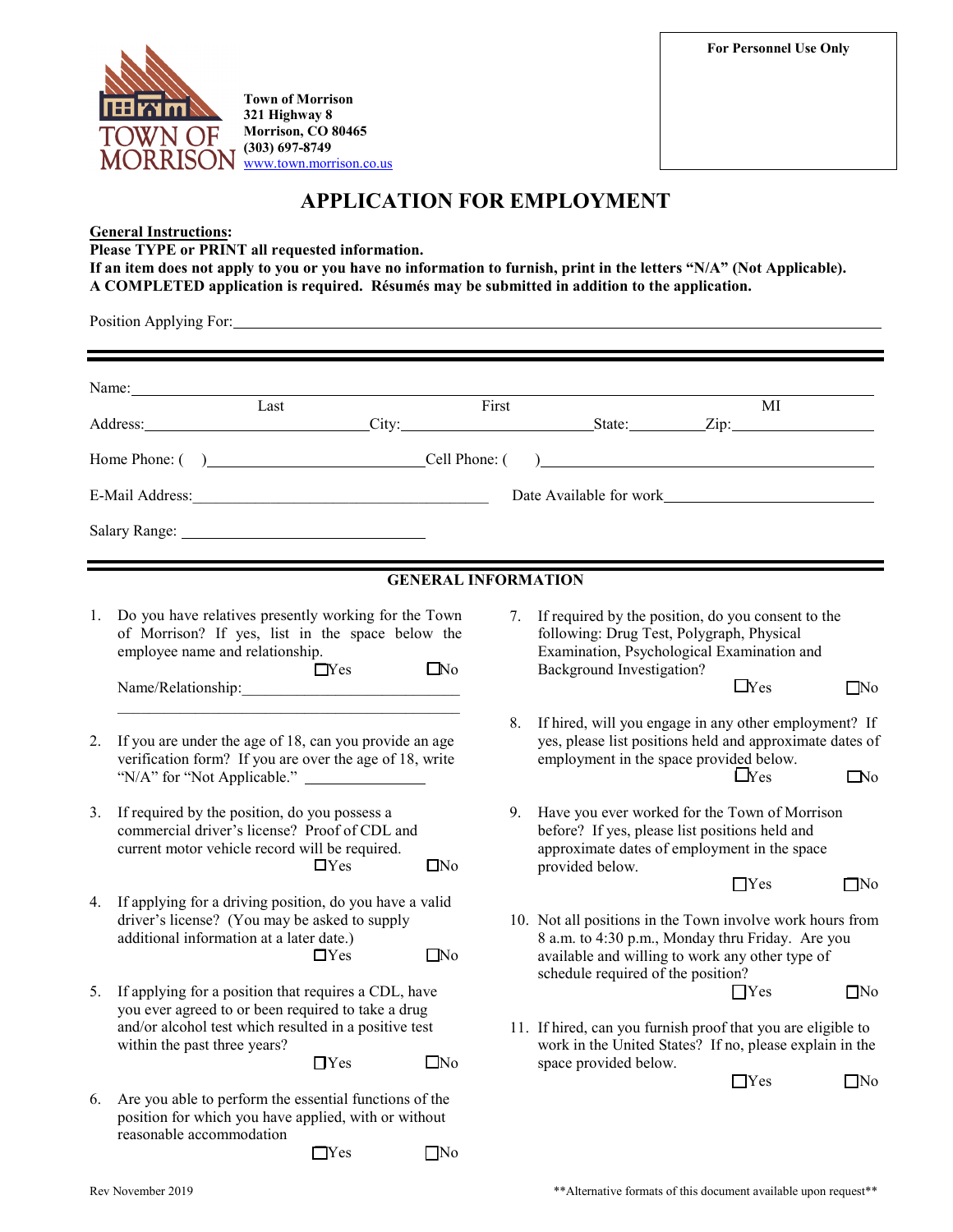**SPACE FOR DETAILED ANSWERS (Please indicate the item number to which the explanation applies. Be certain you give**  complete, detailed information. Use supplemental sheet, if necessary)\_\_\_\_\_\_\_\_\_\_\_\_

**\_\_\_\_\_\_\_\_\_\_\_\_\_\_\_\_\_\_\_\_\_\_\_\_\_\_\_\_\_\_\_\_\_\_\_\_\_\_\_\_\_\_\_\_\_\_\_\_\_\_\_\_\_\_\_\_\_\_\_\_\_\_\_\_\_\_\_\_\_\_\_\_\_\_\_\_\_\_\_\_\_\_\_\_\_\_\_\_\_\_\_\_\_\_\_\_\_\_\_\_\_\_\_\_\_\_\_\_**

| <b>EMPLOYMENT HISTORY List all present and past employment. Applicants should provide 10 consecutive years of</b><br>employment history, if applicable. Attach additional sheets if necessary. If submitting a résumé, please include all<br>information requested on this application. |  |  |
|-----------------------------------------------------------------------------------------------------------------------------------------------------------------------------------------------------------------------------------------------------------------------------------------|--|--|
|                                                                                                                                                                                                                                                                                         |  |  |
| Address City City State City State City State City State City State City City State City City State City City State City City State City City State City City State City City City State City City City City City City City Ci                                                          |  |  |
| Telephone # ( ) Type of Business Type of Business Type of Business Type of Business Type of Business Type of Business Type of Business Type of Business Type of Business Type of Business Type of Business Type of Business Ty                                                          |  |  |
| Employed From: (mo/yr) To: (mo/yr) To: (mo/yr)                                                                                                                                                                                                                                          |  |  |
|                                                                                                                                                                                                                                                                                         |  |  |
| $\text{Job Title(s)}$                                                                                                                                                                                                                                                                   |  |  |
|                                                                                                                                                                                                                                                                                         |  |  |
|                                                                                                                                                                                                                                                                                         |  |  |
|                                                                                                                                                                                                                                                                                         |  |  |
|                                                                                                                                                                                                                                                                                         |  |  |
| Address City City State Zip                                                                                                                                                                                                                                                             |  |  |
|                                                                                                                                                                                                                                                                                         |  |  |
| Employed From: (mo/yr) To: (mo/yr) To:                                                                                                                                                                                                                                                  |  |  |
|                                                                                                                                                                                                                                                                                         |  |  |
| $\text{Job Title(s)}$                                                                                                                                                                                                                                                                   |  |  |
|                                                                                                                                                                                                                                                                                         |  |  |
| ,我们也不会有什么。""我们的人,我们也不会有什么?""我们的人,我们也不会有什么?""我们的人,我们也不会有什么?""我们的人,我们也不会有什么?""我们的人                                                                                                                                                                                                        |  |  |
|                                                                                                                                                                                                                                                                                         |  |  |
|                                                                                                                                                                                                                                                                                         |  |  |
| Previous Employer                                                                                                                                                                                                                                                                       |  |  |
|                                                                                                                                                                                                                                                                                         |  |  |
|                                                                                                                                                                                                                                                                                         |  |  |
| Employed From: (mo/yr) To: (mo/yr) To:                                                                                                                                                                                                                                                  |  |  |
|                                                                                                                                                                                                                                                                                         |  |  |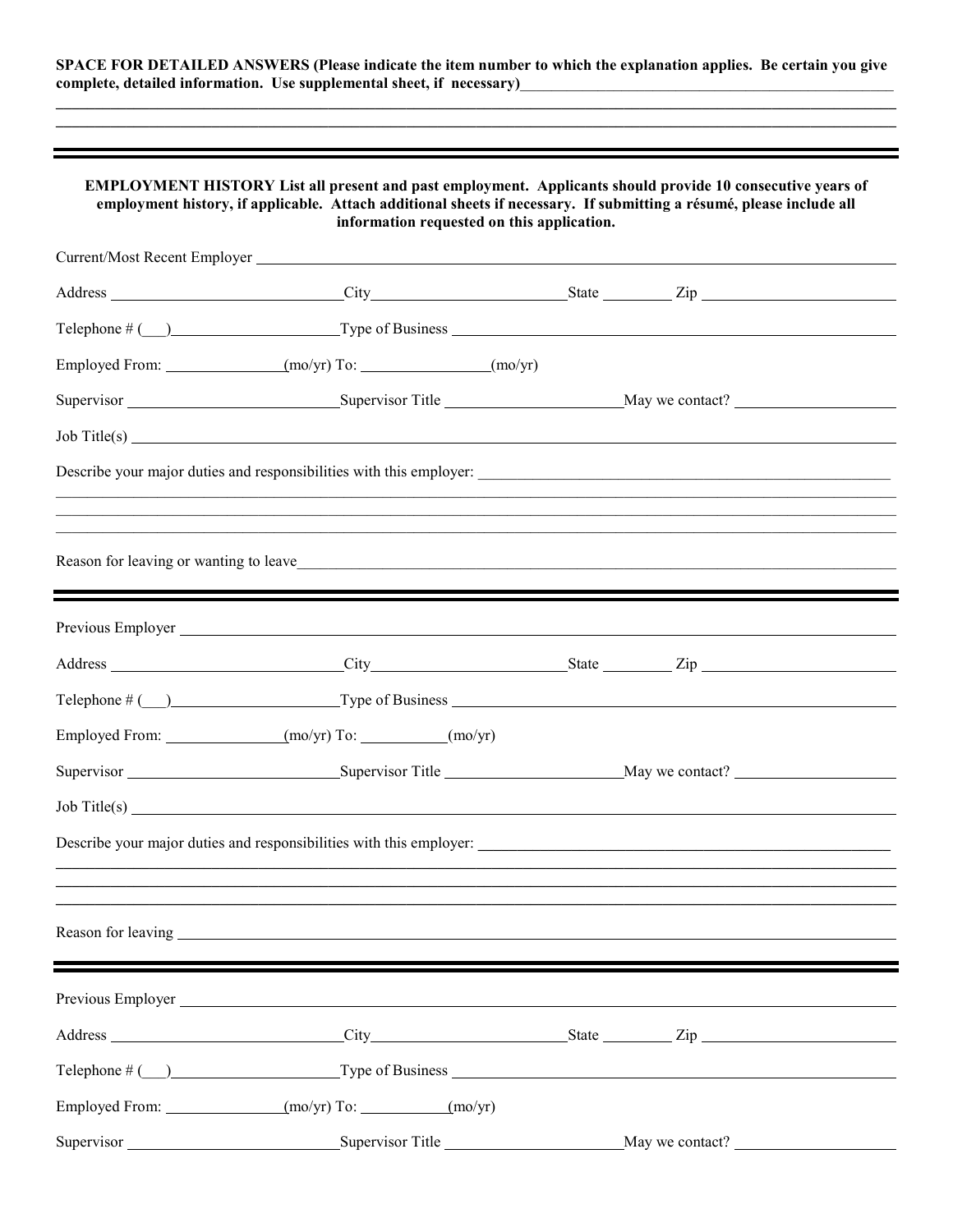Job Title(s)

Describe your major duties and responsibilities with this employer:

Reason for leaving

**Use additional sheets as necessary.**

**OTHER EXPERIENCE: List any significant voluntary, military or other relevant experience that you feel further qualifies you for the position for which you are applying. Do not list organizations which would identify race, color, creed, sexual orientation, religion, age, sex, national origin or disability or other protected status.**

 $\mathcal{L}_\mathcal{L} = \mathcal{L}_\mathcal{L} = \mathcal{L}_\mathcal{L} = \mathcal{L}_\mathcal{L} = \mathcal{L}_\mathcal{L} = \mathcal{L}_\mathcal{L} = \mathcal{L}_\mathcal{L} = \mathcal{L}_\mathcal{L} = \mathcal{L}_\mathcal{L} = \mathcal{L}_\mathcal{L} = \mathcal{L}_\mathcal{L} = \mathcal{L}_\mathcal{L} = \mathcal{L}_\mathcal{L} = \mathcal{L}_\mathcal{L} = \mathcal{L}_\mathcal{L} = \mathcal{L}_\mathcal{L} = \mathcal{L}_\mathcal{L}$  $\mathcal{L}_\mathcal{L} = \mathcal{L}_\mathcal{L} = \mathcal{L}_\mathcal{L} = \mathcal{L}_\mathcal{L} = \mathcal{L}_\mathcal{L} = \mathcal{L}_\mathcal{L} = \mathcal{L}_\mathcal{L} = \mathcal{L}_\mathcal{L} = \mathcal{L}_\mathcal{L} = \mathcal{L}_\mathcal{L} = \mathcal{L}_\mathcal{L} = \mathcal{L}_\mathcal{L} = \mathcal{L}_\mathcal{L} = \mathcal{L}_\mathcal{L} = \mathcal{L}_\mathcal{L} = \mathcal{L}_\mathcal{L} = \mathcal{L}_\mathcal{L}$ 

#### **EDUCATION AND TRAINING**

High School diploma or GED?  $\Box$  Yes  $\Box$  No

#### **HIGHER EDUCATION**

| Name & Address of College,<br>University or Business Vocational<br>School | Degree/Certificate | Major Field of Study | Total Credit<br>Hours | Did you<br>Graduate |
|---------------------------------------------------------------------------|--------------------|----------------------|-----------------------|---------------------|
|                                                                           |                    |                      |                       |                     |
|                                                                           |                    |                      |                       |                     |
|                                                                           |                    |                      |                       |                     |

#### **SPECIAL SKILLS OR QUALIFICATIONS -- Please place a check mark next to any skills you possess.**

| $\Box$ Typing/Keyboarding<br><b>WPM</b><br>$\Box$ Transcription/Dictaphone                                                              | $\Box$ Word Processing<br>$\Box$ Data Entry | $\Box$ PC Spreadsheets<br>$\Box$ KPH | $\Box$ PC Databases<br>$\Box$ HTML |
|-----------------------------------------------------------------------------------------------------------------------------------------|---------------------------------------------|--------------------------------------|------------------------------------|
| $\Box$ Adding Machine/10-Key/By Touch $\Box$ Yes                                                                                        | - No                                        | $\Box$ Other                         |                                    |
| Computer Software you can operate:                                                                                                      |                                             |                                      |                                    |
| Computer Hardware you can operate:                                                                                                      |                                             |                                      |                                    |
| List any special licenses or certificates that you possess, indicate the issuing authorities and dates of issue and operation. List any |                                             |                                      |                                    |

 $\mathcal{L}_\mathcal{L} = \mathcal{L}_\mathcal{L} = \mathcal{L}_\mathcal{L} = \mathcal{L}_\mathcal{L} = \mathcal{L}_\mathcal{L} = \mathcal{L}_\mathcal{L} = \mathcal{L}_\mathcal{L} = \mathcal{L}_\mathcal{L} = \mathcal{L}_\mathcal{L} = \mathcal{L}_\mathcal{L} = \mathcal{L}_\mathcal{L} = \mathcal{L}_\mathcal{L} = \mathcal{L}_\mathcal{L} = \mathcal{L}_\mathcal{L} = \mathcal{L}_\mathcal{L} = \mathcal{L}_\mathcal{L} = \mathcal{L}_\mathcal{L}$ \_\_\_\_\_\_\_\_\_\_\_\_\_\_\_\_\_\_\_\_\_\_\_\_\_\_\_\_\_\_\_\_\_\_\_\_\_\_\_\_\_\_\_\_\_\_\_\_\_\_\_\_\_\_\_\_\_\_\_\_\_\_\_\_\_\_\_\_\_\_\_\_\_\_\_\_\_\_\_\_\_\_\_\_\_\_\_\_\_\_\_\_\_\_\_\_\_\_\_\_\_\_\_\_\_\_\_\_  $\mathcal{L}_\mathcal{L} = \mathcal{L}_\mathcal{L} = \mathcal{L}_\mathcal{L} = \mathcal{L}_\mathcal{L} = \mathcal{L}_\mathcal{L} = \mathcal{L}_\mathcal{L} = \mathcal{L}_\mathcal{L} = \mathcal{L}_\mathcal{L} = \mathcal{L}_\mathcal{L} = \mathcal{L}_\mathcal{L} = \mathcal{L}_\mathcal{L} = \mathcal{L}_\mathcal{L} = \mathcal{L}_\mathcal{L} = \mathcal{L}_\mathcal{L} = \mathcal{L}_\mathcal{L} = \mathcal{L}_\mathcal{L} = \mathcal{L}_\mathcal{L}$ 

additional skills or qualifications that you possess. \_\_\_\_\_\_\_\_\_\_\_\_\_\_\_\_\_\_\_\_\_\_\_\_\_\_\_\_\_\_\_\_\_\_\_\_\_\_\_\_\_\_\_\_\_\_\_\_\_\_\_\_\_\_\_\_\_\_\_\_\_\_\_\_\_\_\_